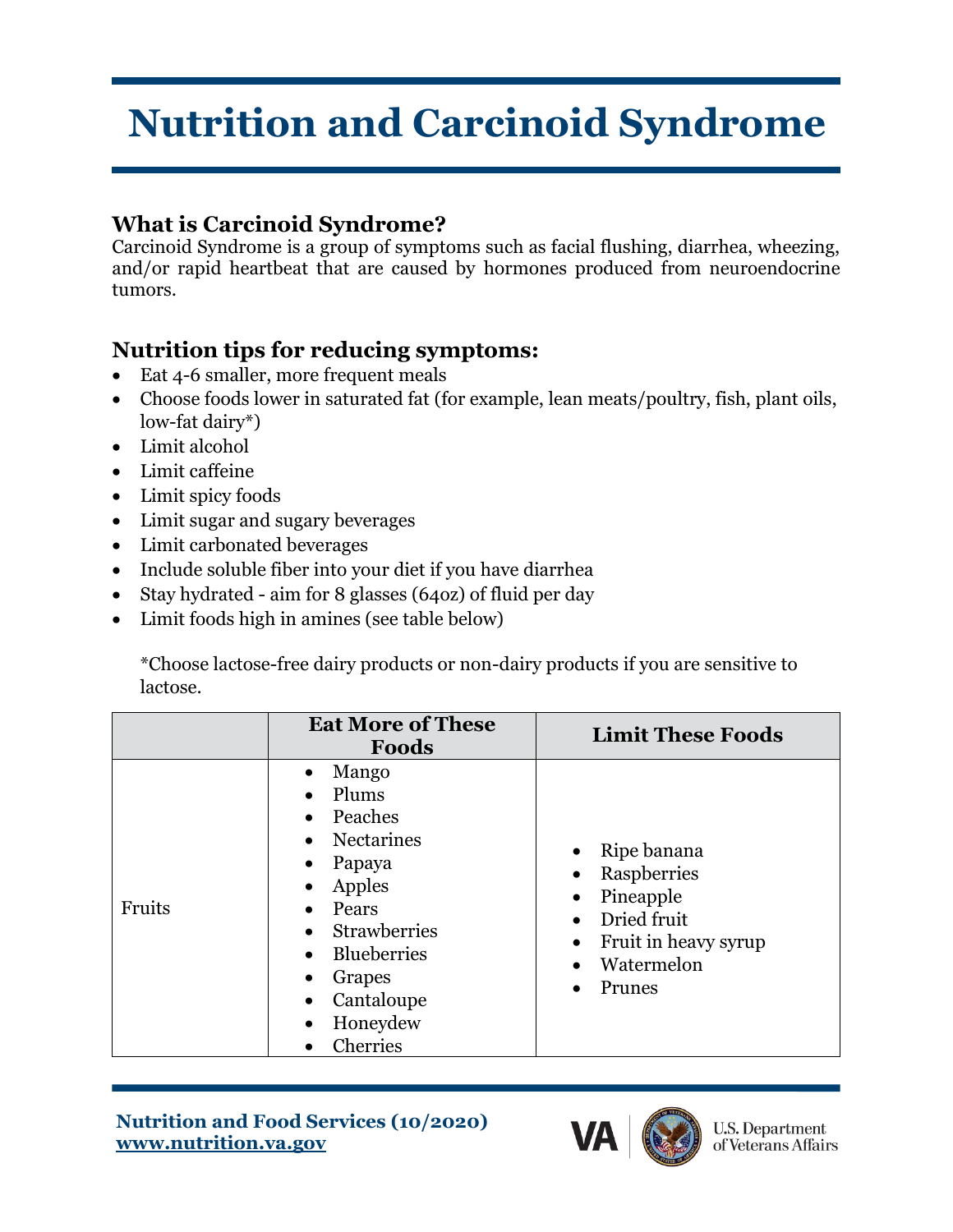| Vegetables | Cooked vegetables<br>$\bullet$<br>Potatoes (without skin)<br>Carrots<br>Squash<br>Zucchini<br>$\bullet$<br>Turnips<br>Parsnips<br>Asparagus<br>$\bullet$<br>String beans<br>$\bullet$<br>Red bell pepper<br>$\bullet$<br>Cucumber (peeled)<br>$\bullet$<br>Cooked onions                      | Raw vegetables<br>$\bullet$<br>Kale<br>Collard greens<br>$\bullet$<br>Sauerkraut<br>$\bullet$<br><b>Broccoli</b><br>$\bullet$<br>Cauliflower<br>$\bullet$<br>Cabbage<br>$\bullet$<br><b>Brussel sprouts</b><br>$\bullet$<br>Raw onions<br>$\bullet$<br>Pickled foods<br>Avocado<br>Corn<br>Tomato and tomato<br>$\bullet$<br>products                                                                 |
|------------|-----------------------------------------------------------------------------------------------------------------------------------------------------------------------------------------------------------------------------------------------------------------------------------------------|-------------------------------------------------------------------------------------------------------------------------------------------------------------------------------------------------------------------------------------------------------------------------------------------------------------------------------------------------------------------------------------------------------|
| Proteins   | Lean meats<br>$\bullet$<br>Skinless chicken<br>Eggs<br>Seafood<br>Edamame<br>Almonds and almond<br>butter<br>Pumpkin seeds<br>Walnuts<br>$\bullet$<br>Pistachios<br>Chickpeas<br>$\bullet$<br>Low-fat dairy (cottage<br>cheese, yogurt, kefir,<br>cream cheese, milk,<br>mozzarella, ricotta) | <b>Fatty meats</b><br>$\bullet$<br>Peanuts and peanut butter<br>$\bullet$<br><b>Brazil</b> nuts<br>$\bullet$<br>Coconut<br>$\bullet$<br>Beans<br>$\bullet$<br>Nutritional yeast<br>$\bullet$<br>Bacon and other processed<br>$\bullet$<br>meats (lunch meat)<br>Smoked/salted/pickled<br>foods<br>Aged cheeses (cheddar,<br>$\bullet$<br>camembert, stilton)<br>Fermented soy (tofu,<br>tempeh, miso) |
| Grains     | Oatmeal<br>$\bullet$<br>White rice<br>White bread<br>White pasta<br>Quinoa<br>Cream of wheat<br>Grits                                                                                                                                                                                         | Whole grain (bread, cereal,<br>pasta)<br>Brown rice<br><b>Bran</b><br>Popcorn                                                                                                                                                                                                                                                                                                                         |